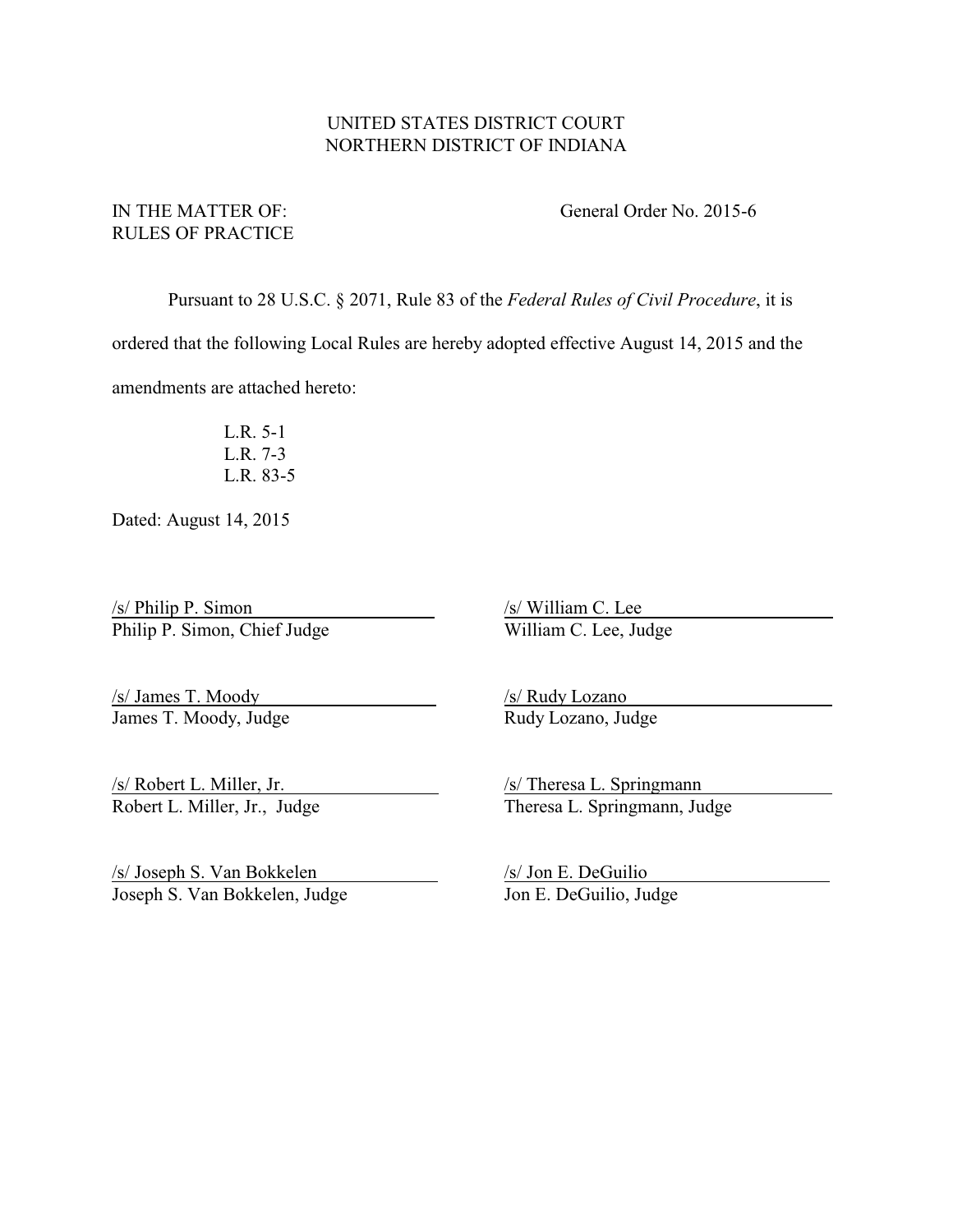# **N.D. Ind. L.R. 5-1 Electronic Filing Required**

- **(a) Electronic Filing Permitted.** Papers may must be filed, signed, and verified electronically when authorized unless excepted by the court's *CM/ECF Civil and Criminal User Manual*.
- **(b) Effect of Electronic Filing.** Electronically filed papers are written papers for the purposes of these rules, the Federal Rules of Civil Procedure, and the Federal Rules of Criminal Procedure.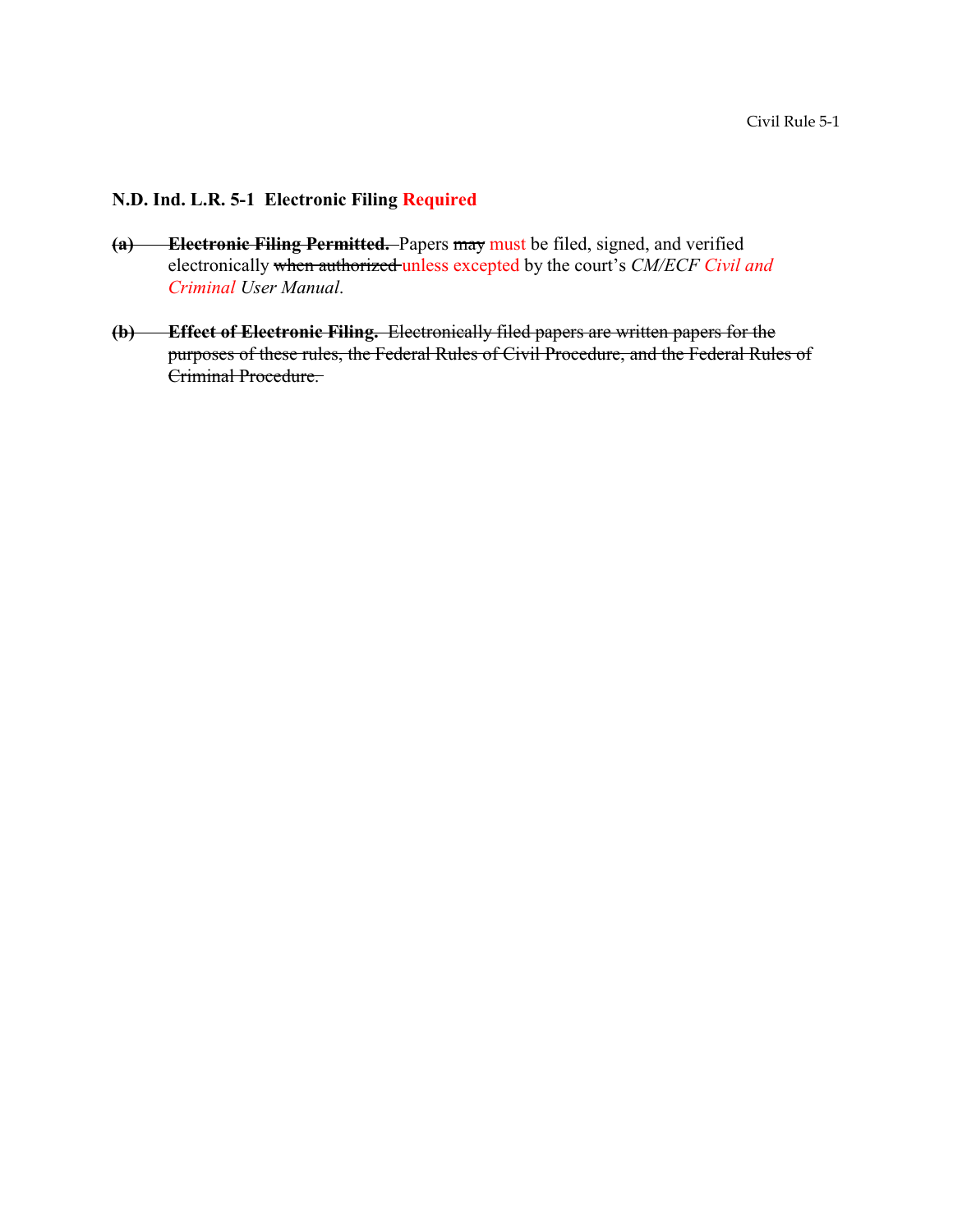### **N.D. Ind. L.R. 7-3 Social Security Appeals**

- **(a) Answer.** The Social Security Administration must respond to a complaint challenging an agency determination about Social Security benefits by filing either a motion to dismiss or the certified administrative record. The certified administrative record serves as the agency's answer to the complaint.
- **(a)(b) Opening Brief.** A person challenging an agency determination regarding entitlement to Social Security benefits must file an opening brief within 42 days after the administrative record is filed.
- **(b)(c) Response Brief.** Any response brief must be filed within 42 days after the opening brief.
- **(c)(d) Reply Brief.** Any reply brief must be filed within 14 days after the response brief.
- **(d) Page Limitations.** Briefs under this rule are subject to the page limitations in N.D. Ind.  $L.R. 7-1(e).$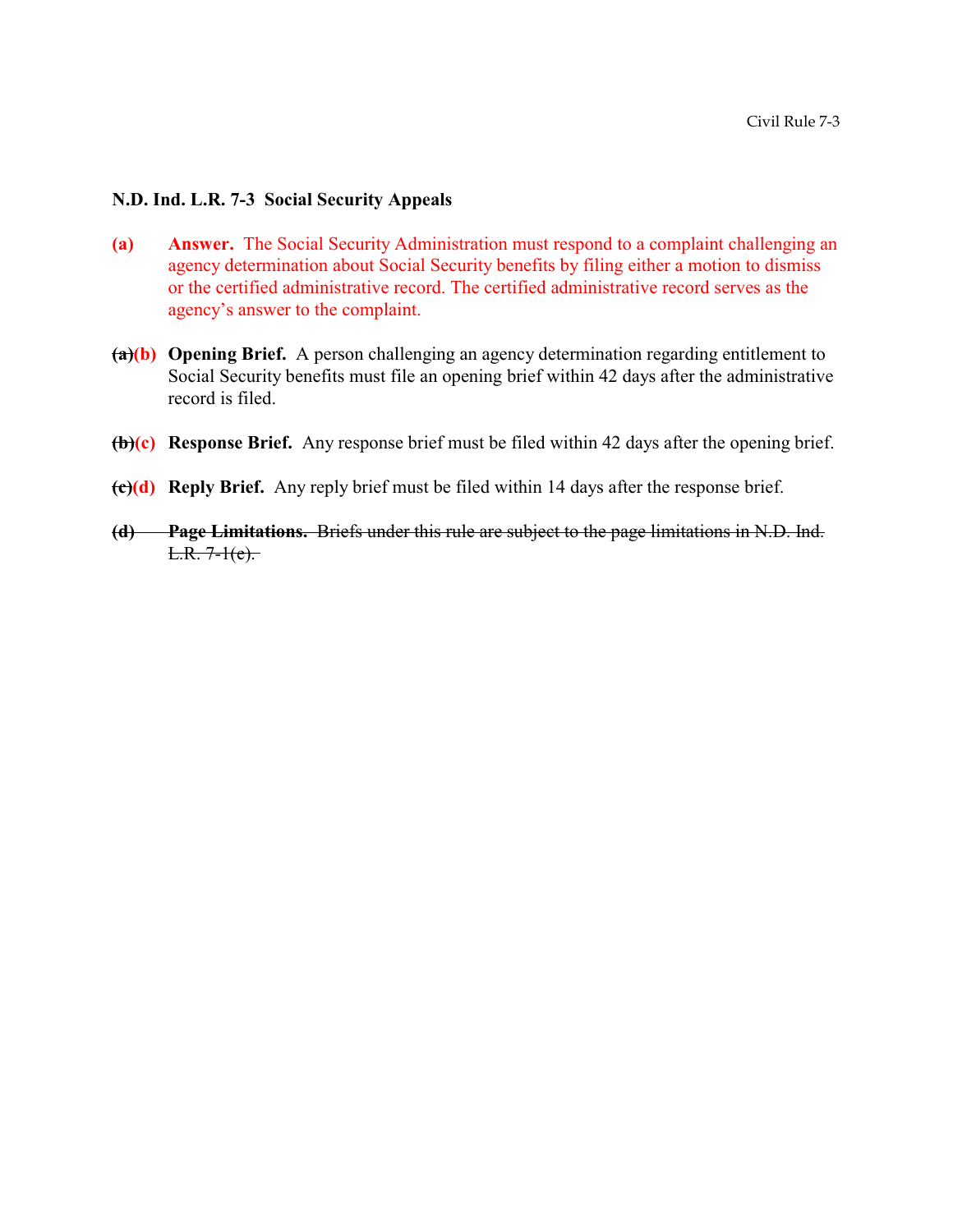#### **N.D. Ind. L.R. 83-5 Bar Admission**

#### **(a) Authority to Practice Before the Court.**

- **(1)** *Rule.* Only members of the court's bar may represent parties before the court.
- **(2)** *Exceptions.* 
	- **(A)** *Pro Se.* A nonmember may represent him or herself in a case.
	- **(B)** *U.S. Government Attorneys.* A nonmember who is an attorney may represent the United States, or an officer or agency of the United States.
	- **(C)** *Pro Hac Vice.* A nonmember who is an attorney may represent parties in a case if the nonmember:
		- **(i)** is admitted to practice as an attorney in another United States court or the highest court of any state;
		- **(ii)** is a member in good standing of the bar in every jurisdiction where the attorney is admitted to practice;
		- **(iii)** is not currently suspended from practice;
		- **(iv)** has certified that he or she will abide by the *Seventh Circuit Standards of Professional Conduct* and these rules;
		- **(v)** has paid the required filing fee; and
		- **(vi)** has applied for, and been granted by the court, leave to appear in the case.
- **(3)** *Foreign Legal Consultants.* A person admitted as a foreign legal consultant is not "admitted to practice as an attorney" under this rule.
- **(b) Bar Membership.** The bar consists of those persons who:
	- **(1)** are admitted by the court to practice; and
	- **(2)** have not resigned or been disbarred or suspended from the bar.
- **(c) Admission.**